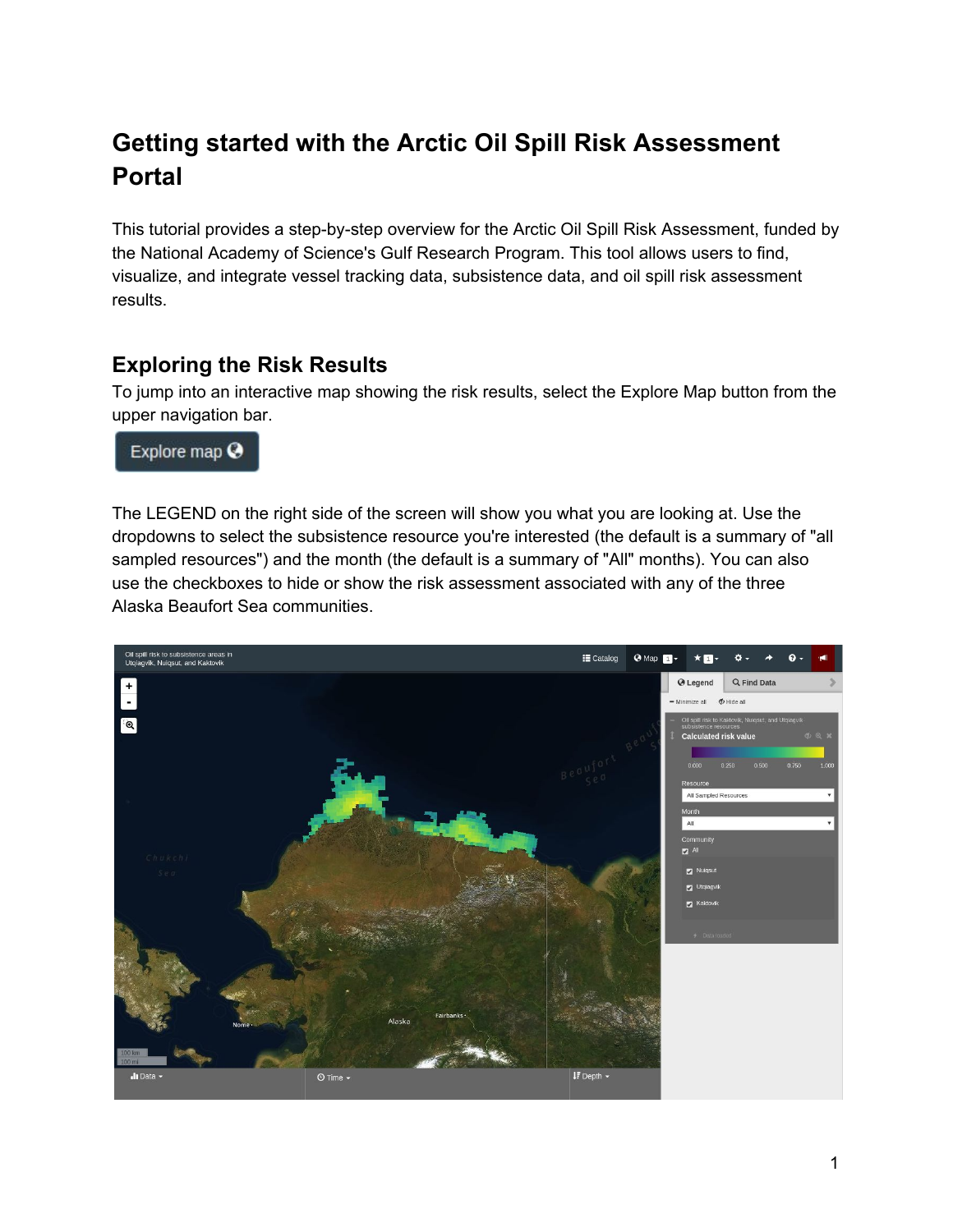#### **How the Risk Assessment Was Produced (Metadata)**

To learn more about the details of the risk assessment and how it was conducted, click on the title "Calculated risk value" in the legend to see the catalog entry. This provides a brief overview of the risk assessment. More details including the equations and methods used can be found by following the link under "Metadata URL".

| Oil spill risk to subsistence areas in<br><b>E</b> Catalog<br>Q<br>$Q$ Map $2$<br>Utgiagvik, Nuigsut, and Kaktovik<br>ightharpoonup Oil spill risk to Kaktovik, Nuigsut, and Utgiagvik subsistence resources<br>In 2018 AOOS, Axiom Data Science, and Stephen R Braund and Associates were selected by the National Academy of Sciences to<br>calculate an oil spill risk assessment for subsistence harvest areas used by three Arctic-region communities: Kaktovik, Nuigsut, and<br>Utgiagvik. The normalized risk to the selected subsistence region from operational and accidental spills of marine diesel by ships in<br>the Beaufort Sea were estimated using the ISO-compliant IT-OSRA (Sepp-Neves 2015, Sepp-Neves 2016) method.<br>In brief, the estimated risk for a given region is derived from two components: 1) Hazard, an estimate of the environmental risk to a<br>region from oil spills, and 2) Vulnerability, an estimate of the social value of the region. Hazard to a given region was calculated from<br>an ensemble of oil spill simulations released from historical ship locations based on AIS data. Vulnerability is derived from subsistence<br>harvest data for Barrow, Nuigsut, and Kaktovik. Risk was normalized by the highest annual risk for a single community.<br>© OSM<br>http://osra.axds.co/<br><b>Metadata URL</b><br>Extent:<br>67.3199°,-166.2772° x 75.6477°,-140.6722°<br>Layers <b>O</b> | Alaska Ocean<br>Observing System |  |  |  |  |  |  |  |  |  |  |  |  |  |  |
|-------------------------------------------------------------------------------------------------------------------------------------------------------------------------------------------------------------------------------------------------------------------------------------------------------------------------------------------------------------------------------------------------------------------------------------------------------------------------------------------------------------------------------------------------------------------------------------------------------------------------------------------------------------------------------------------------------------------------------------------------------------------------------------------------------------------------------------------------------------------------------------------------------------------------------------------------------------------------------------------------------------------------------------------------------------------------------------------------------------------------------------------------------------------------------------------------------------------------------------------------------------------------------------------------------------------------------------------------------------------------------------------------------------------------------------------|----------------------------------|--|--|--|--|--|--|--|--|--|--|--|--|--|--|
|                                                                                                                                                                                                                                                                                                                                                                                                                                                                                                                                                                                                                                                                                                                                                                                                                                                                                                                                                                                                                                                                                                                                                                                                                                                                                                                                                                                                                                           |                                  |  |  |  |  |  |  |  |  |  |  |  |  |  |  |
|                                                                                                                                                                                                                                                                                                                                                                                                                                                                                                                                                                                                                                                                                                                                                                                                                                                                                                                                                                                                                                                                                                                                                                                                                                                                                                                                                                                                                                           |                                  |  |  |  |  |  |  |  |  |  |  |  |  |  |  |
| <b>◎ Calculated risk value</b><br>67.3199°,-166.2772° x 75.6477°,-140.6722°<br>Extent:<br><b>O</b> Remove from map -<br>Downloads <sup>4</sup>                                                                                                                                                                                                                                                                                                                                                                                                                                                                                                                                                                                                                                                                                                                                                                                                                                                                                                                                                                                                                                                                                                                                                                                                                                                                                            |                                  |  |  |  |  |  |  |  |  |  |  |  |  |  |  |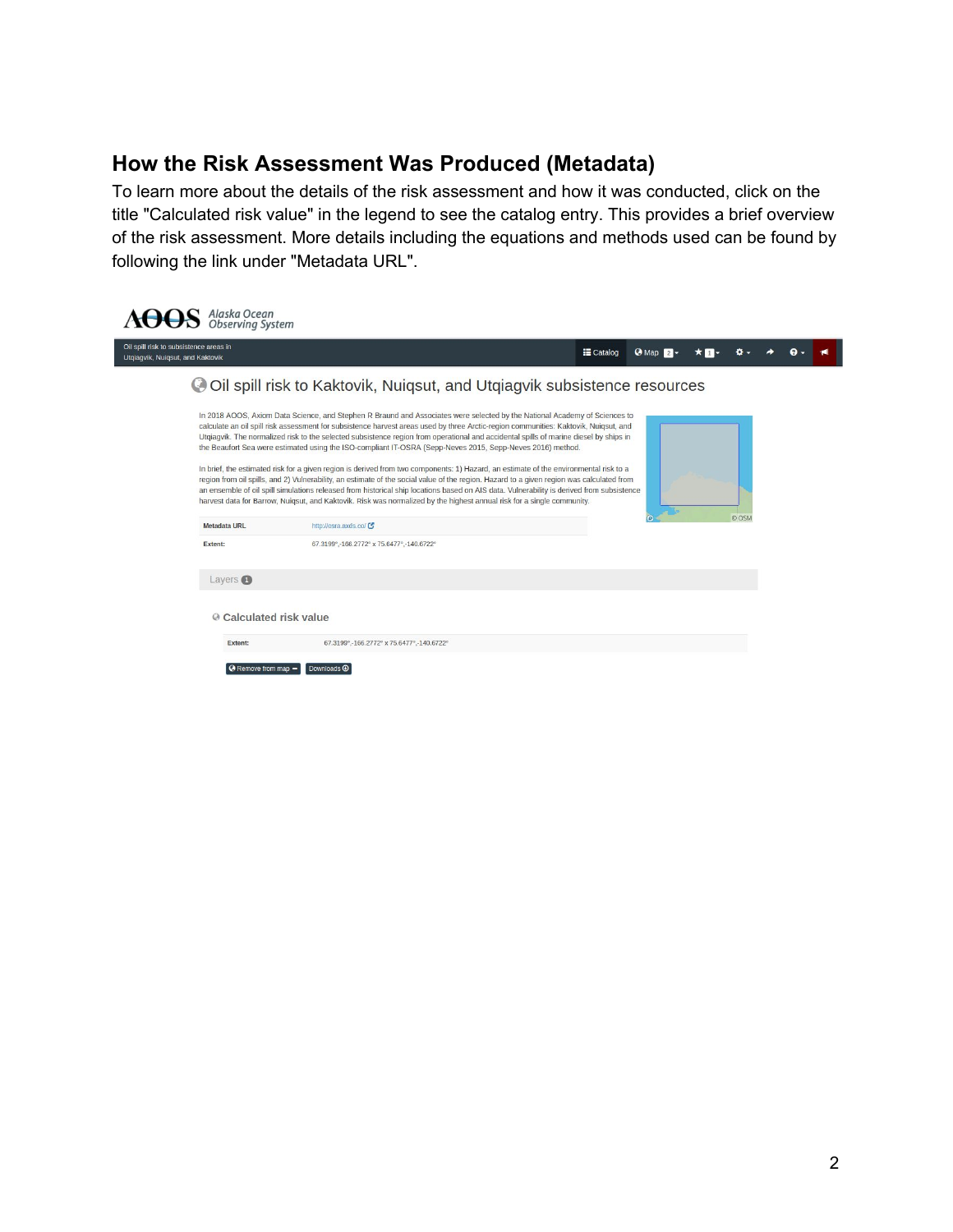# **Downloading Data**

Data is easily downloaded right from the tool. View the catalog entry for data you're interested in and select the Download button to bring up options.

|                                                                            | $\mathbf{S}$ Alaska Ocean<br>Observing System                                                                          | Calculated risk value                     |                                                        |           | $\times$ |                  |  |       |  |  |  |
|----------------------------------------------------------------------------|------------------------------------------------------------------------------------------------------------------------|-------------------------------------------|--------------------------------------------------------|-----------|----------|------------------|--|-------|--|--|--|
| Oil spill risk to subsistence areas in<br>Utqiagvik, Nuiqsut, and Kaktovik |                                                                                                                        | <b>4</b> Downloads and services           |                                                        |           |          | Map 2 -          |  |       |  |  |  |
|                                                                            | O Oil spill risk to k                                                                                                  | Calculated risk value                     |                                                        |           |          | <b>resources</b> |  |       |  |  |  |
|                                                                            | In 2018 AOOS, Axiom Data Science                                                                                       | Image (png)                               | https://altgs.axds.co/geoserver/risk_tifs/wms/reflect' | $-9$      |          |                  |  |       |  |  |  |
|                                                                            | calculate an oil spill risk assessment<br>Utgiagvik. The normalized risk to the<br>the Beaufort Sea were estimated us  | WMS (Web Mapping Service)                 | https://altgs.axds.co/geoserver/risk_tifs/wms?SERV     | 90        |          |                  |  |       |  |  |  |
|                                                                            | In brief, the estimated risk for a given                                                                               | WFS (Web Feature Service)                 | https://altgs.axds.co/geoserver/risk_tifs/wfs?service  | 90        |          |                  |  |       |  |  |  |
|                                                                            | region from oil spills, and 2) Vulnera<br>an ensemble of oil spill simulations<br>harvest data for Barrow, Nuigsut, an | Shapefile                                 | https://altgs.axds.co/geoserver/risk_tifs/wfs?service  | 自田        |          |                  |  |       |  |  |  |
|                                                                            | <b>Metadata URL</b>                                                                                                    | Comma separated (CSV)                     | https://altgs.axds.co/geoserver/risk_tifs/wfs?service  | <b>白田</b> |          |                  |  | © OSM |  |  |  |
|                                                                            | Extent:                                                                                                                | 67.3199° -166.2772° x 75.6477° -140.6722° |                                                        |           |          |                  |  |       |  |  |  |
|                                                                            | Layers <sup>1</sup>                                                                                                    |                                           |                                                        |           |          |                  |  |       |  |  |  |
|                                                                            | @ Calculated risk value                                                                                                |                                           |                                                        |           |          |                  |  |       |  |  |  |
|                                                                            | 772° x 75.6477° -140.6722°<br>Extent:<br>Downloads                                                                     |                                           |                                                        |           |          |                  |  |       |  |  |  |
|                                                                            | @ Remove from map -                                                                                                    | Downloads <sup>®</sup>                    |                                                        |           |          |                  |  |       |  |  |  |

In the case of the risk data, the download page will give you access to images, WMS and WFS services, shapefiles, and CSVs. Georeferenced TIFF files are also available by following the Metadata URL link to the more detailed product page.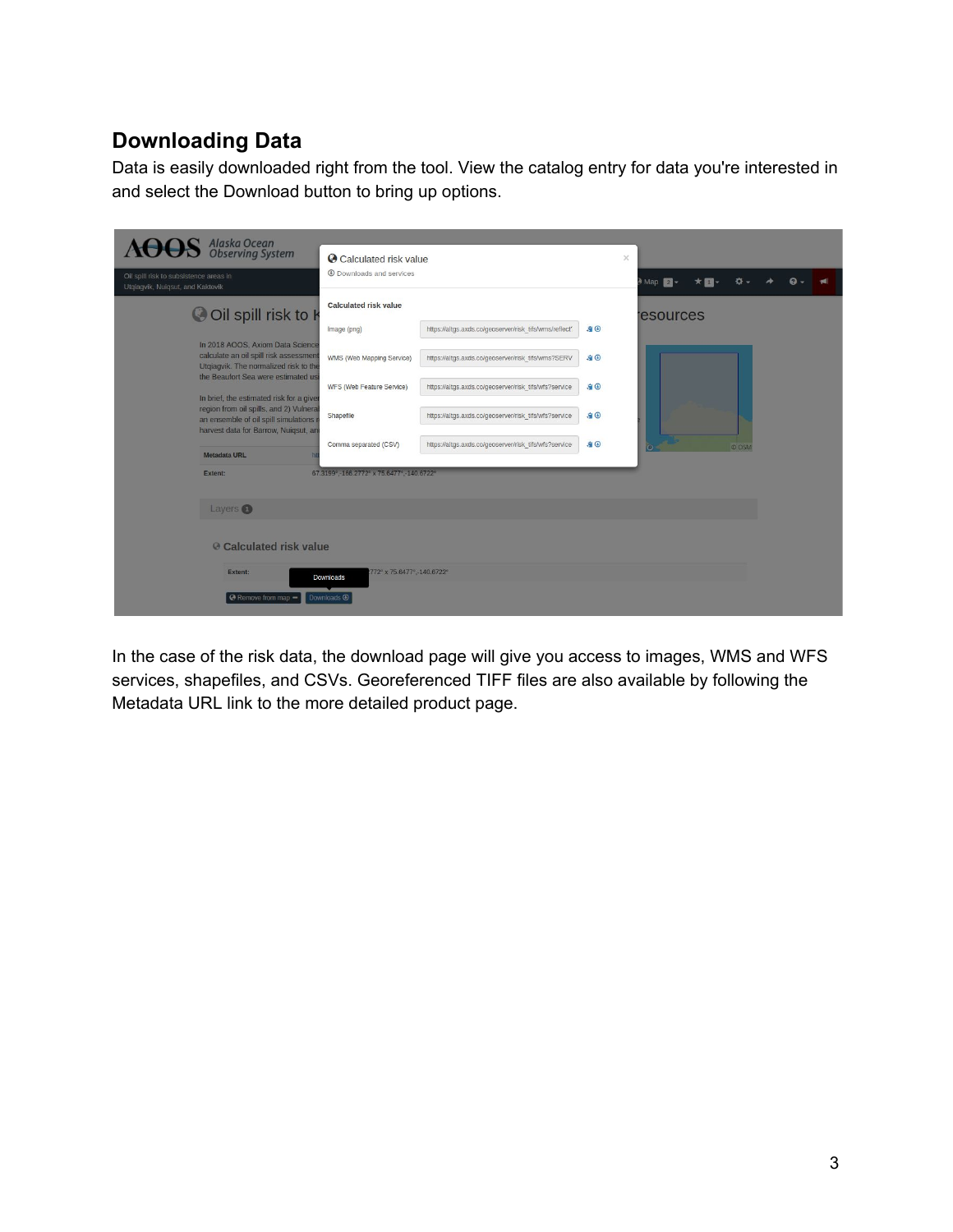#### **Finding Additional Data Layers**

This tool also contains data that went into calculating the risk including subsistence data, vessel tracking data, and environmental forcing datasets such as the HYCOM model, which was used for sea water velocity, and the NCEP Global Forecast System (GFS), which provided wind velocity information.

To explore these additional layers, use the Catalog button from the upper navigation bar.

#### $\equiv$  Catalog

The catalog shows all of the layers available in the tool along with metadata entries to find additional information for each. From any location in the catalog, use the "Add to map" button located on any catalog entry page. You'll see the counter next to the Map button in the upper navigation bar increase. Then click on the "Map" button to return to the interactive map. In the below example, we've used the "Add to map" button to add the following layers:

- Calculated risk value
- Relative Harvest Intensity
- Subsistence Resources
- Monthly Total Vessel Count All Vessels

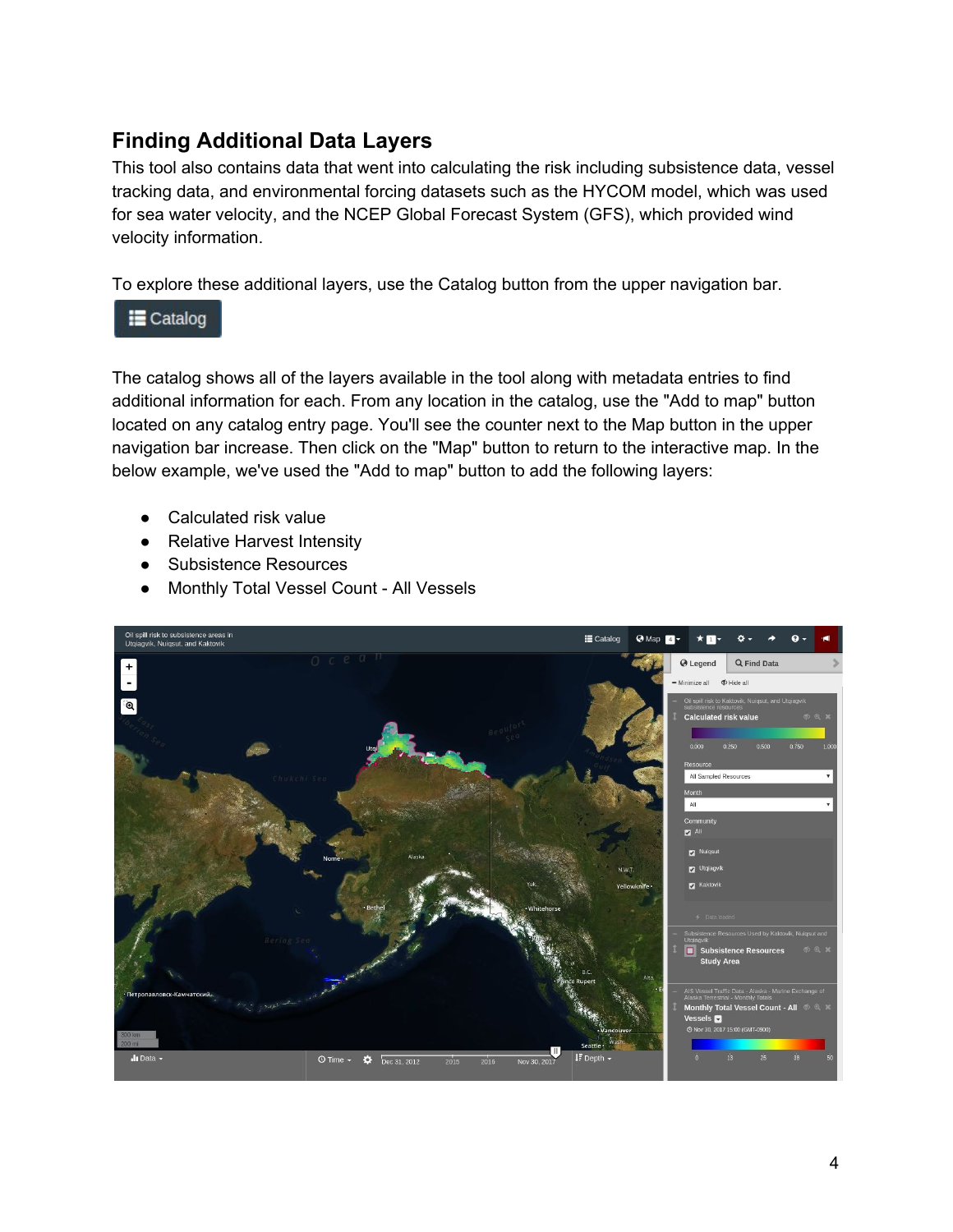### **Customizing the Map**

The legend contains many options to customize the map. Some common options include the following:

- Rearrange the order by dragging the vertical arrow symbol next to each legend entry:
- Use the time control slider at the bottom of the map to select a month for the vessel traffic data that matches the month you select in the subsistence data dropdown.
- Hide or show layers by using the eye symbol next to each legend entry:
- Change baselayers or units using the gear symbol (settings) in the upper navigation bar:  $\Phi$  -

In the following example, we've selected the Relative Harvest Intensity dropdowns to show subsistence for Bearded Seal in July, and then moved the time slider to show AIS data for July, 2017 to see the overlap of ship traffic and typical subsistence areas.



We can then flicker the calculated risk value on and off using the eye symbol to see how ship traffic and high subsistence use eventually determined a high risk in this area.